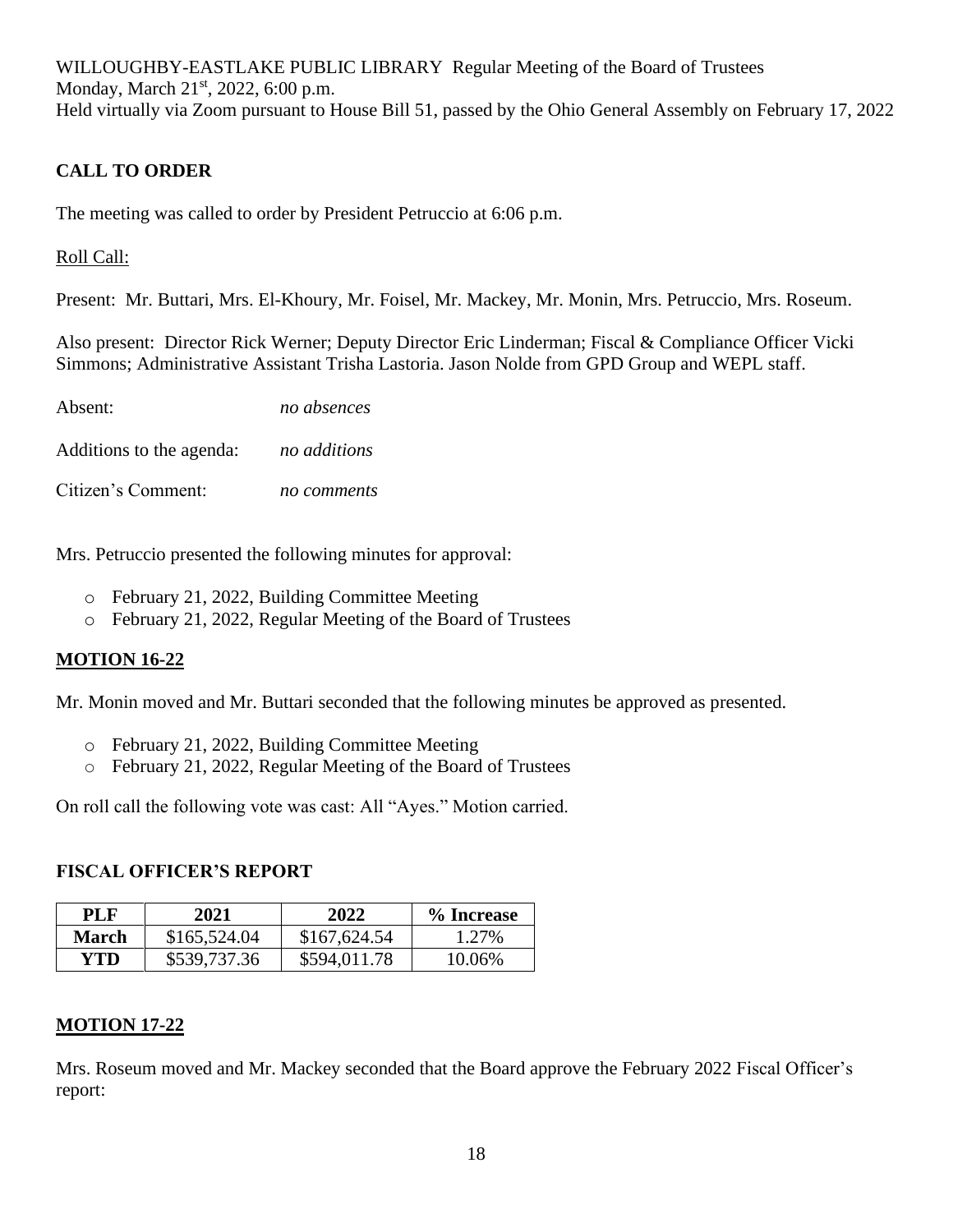WILLOUGHBY-EASTLAKE PUBLIC LIBRARY Regular Meeting of the Board of Trustees Monday, March 21st, 2022, 6:00 p.m.

Held virtually via Zoom pursuant to House Bill 51, passed by the Ohio General Assembly on February 17, 2022

| <b>FEBRUARY LIST OF BILLS PAID:</b>  | \$554,420.53 |
|--------------------------------------|--------------|
| <b>FEBRUARY FINANCIAL STATEMENT:</b> | VTD          |

|                              | <b>RECEIPTS</b> | <b>EXPENDITURES</b> | <b>BALANCES</b> |
|------------------------------|-----------------|---------------------|-----------------|
| General Fund                 | \$1,239,490.87  | \$972,758.49        | \$1,355,854.97  |
| Grants                       | \$0.00          | \$0.00              | \$0.00          |
| Corona Virus Relief          | \$0.00          | \$0.00              | \$0.00          |
| <b>Fund Public Library</b>   |                 |                     |                 |
| Capital Projects Fund        | \$103.84        | \$92,299.47         | \$2,425,966.48  |
| <b>Building Construction</b> | \$0.00          | \$0.00              | \$0.00          |
| Computer Information         | \$0.00          | \$0.00              | \$52,454.07     |
| <b>Eastlake Coal Plant</b>   | \$0.00          | \$0.00              | \$0.00          |
| Worrallo Fund                | \$0.00          | \$0.00              | \$14,414.94     |
| <b>TOTALS</b>                | \$1,239,594.71  | \$1,065,057.96      | \$3,848,690.46  |
| <b>FEBRUARY INVESTMENTS</b>  | \$2,875,492.86  |                     |                 |

On roll call the following vote was cast: Mr. Buttari, "Yes"; Mrs. El-Khoury "Yes"; Mr. Foisel "Yes"; Mr. Mackey, "Yes"; Mr. Monin "Yes"; Mrs. Petruccio, "Yes"; Mrs. Roseum "Yes". Motion carried.

## **COMMITTEE REPORTS**

**AUDIT (Roseum,** Buttari, El-Khoury, Paul Tyler-citizen) *did not meet*

**BUILDINGS** (**Monin**, Buttari, Foisel)

Mr. Monin stated that the Committee met prior to this meeting. Jason Nolde went over the timeline schedule and updates to the floor plan and exterior of the building. He will provide additional information on the cables and sail by the end of the week. A Special Board meeting will be held within a couple weeks for approval on the design and cost, the next step is that the project will be put out for bidding.

**FINANCE AND PLANNING** (**Foisel**, Mackey, Roseum) *did not meet*

**PERSONNEL** (**El-Khoury**, Mackey, Roseum) *did not meet*

**MOTION 18-22**

Mr. Monin moved and Mr. Foisel seconded that the Board approve the Personnel Actions report as presented.

On roll call the following vote was cast: All "Ayes." Motion carried.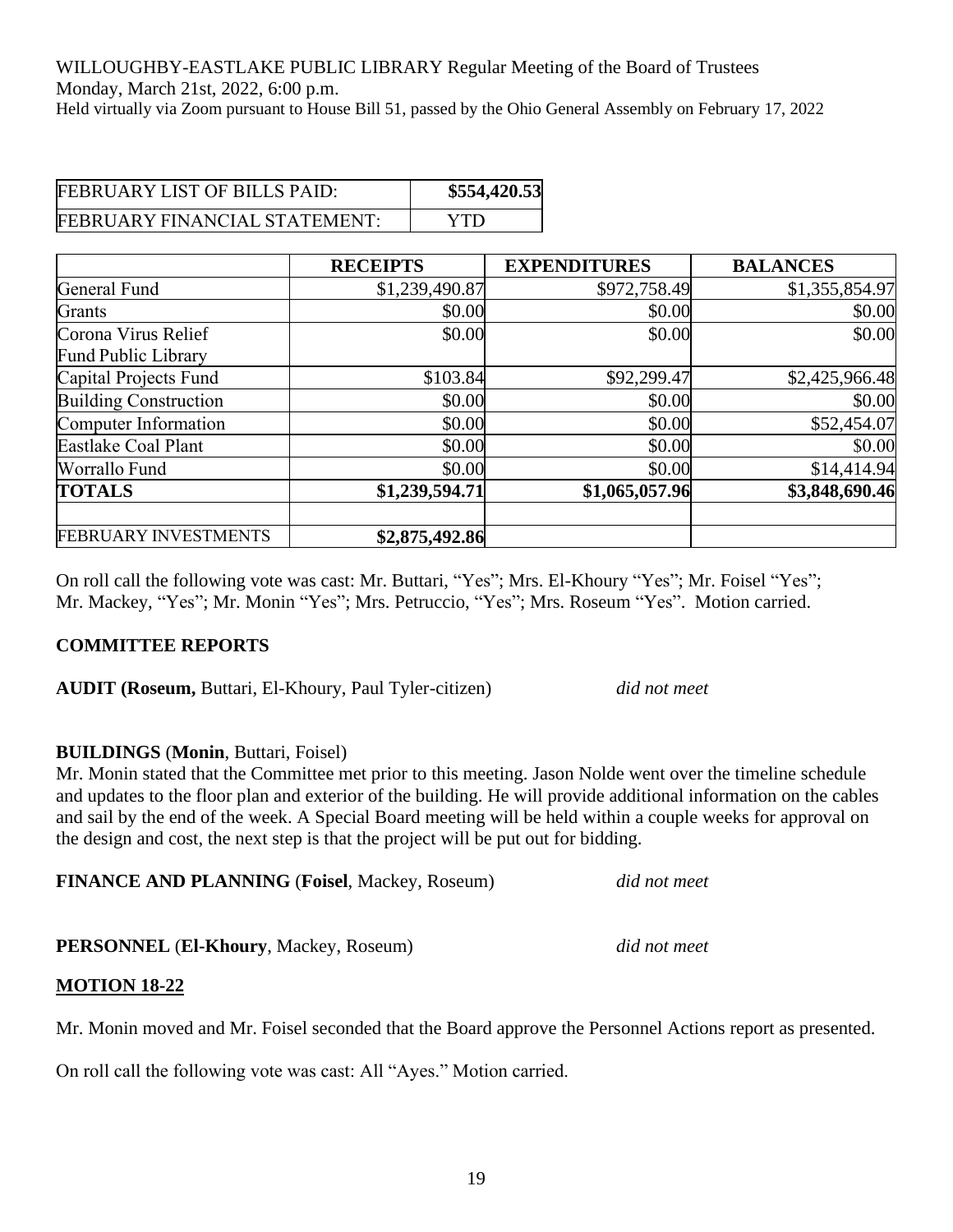WILLOUGHBY-EASTLAKE PUBLIC LIBRARY Regular Meeting of the Board of Trustees Monday, March 21st, 2022, 6:00 p.m. Held virtually via Zoom pursuant to House Bill 51, passed by the Ohio General Assembly on February 17, 2022

**POLICY** (**Buttari**, Monin, El-Khoury) *did not meet*

### **MOTION 19-22**

Mr. Monin moved and Mr. Buttari seconded that the Board approve the change in policy of the timeline between library card renewals, from two years to three years.

On roll call the following vote was cast: All "Ayes." Motion carried.

### **MOTION 20-22**

Mr. Mackey moved and Mr. Monin seconded that the Board approve the change in policy for electronic items to be returned in book drops.

On roll call the following vote was cast: All "Ayes." Motion carried.

### **ADMINISTRATION REPORT**

### **MOTION 21-22**

Mr. Monin moved and Mrs. Roseum seconded that the Board approve the two-year agreement with TextMyGov:

On roll call the following vote was cast: Mr. Buttari, "Yes"; Mrs. El-Khoury "Yes"; Mr. Foisel "Yes"; Mr. Mackey, "Yes"; Mr. Monin "Yes"; Mrs. Petruccio, "Yes"; Mrs. Roseum "Yes". Motion carried.

## **Director's Report/Rick Werner**

### Eastlake Library Renovation

We continue to work closely with Jason Nolde and Michelle Tomei from GPD on the finalization of the Eastlake Library renovation plans. In particular, Amy Winter, Tom Johnson, and Biagio DiCioccio have been engaged in on-going discussions with Jason and Michelle to review and make decisions on a variety of issues that GPD will include in the finalized plans.

Jason and Michelle will make a presentation to the Buildings Committee on March 21<sup>st</sup> that will bring the Committee up to date on the state of the plans. This presentation will include the most recent design plans for the entrance to the Library.

We anticipate that GPD will have the finalized design and bidding documents prepared by the end of March or the beginning of April. We hope to schedule a Special Board meeting at that time so that the Board can consider and approve the release of the public bidding documents. That timeline should make it possible for GPD and Library staff to have a general contractor recommendation for the Board by the end of May.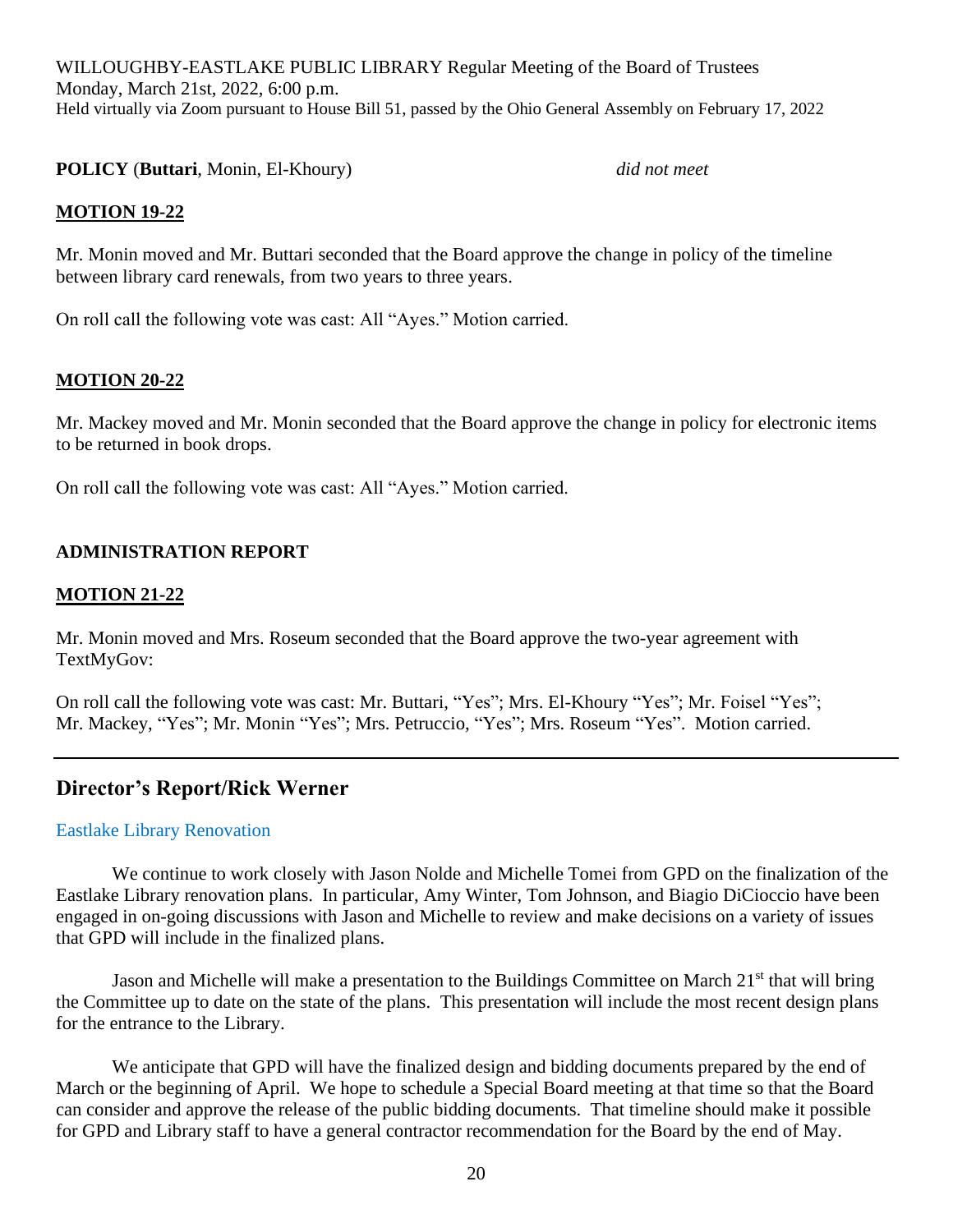WILLOUGHBY-EASTLAKE PUBLIC LIBRARY Regular Meeting of the Board of Trustees Monday, March 21st, 2022, 6:00 p.m. Held virtually via Zoom pursuant to House Bill 51, passed by the Ohio General Assembly on February 17, 2022

### New Administration Building Update

Deb Mullen, Tom Johnson, Eric Linderman, and I met on February 28, 2022, with Mayor Fiala, Service Director Rich Palmisano, and Economic Development Director Tom Thielman to continue our planning with the City about the use of the former Citizens Building property.

Mayor Fiala suggested – and we have started work on – a memorandum of understanding between the City and the Library that will spell out what services and support the City can provide during the period leading up to the Library's move into the building in 2023. These services will focus especially on the maintenance and use of the parking lot. This could likely start with the City's assistance in patching, sealcoating, and striping the lot in the summer of 2022. In the meantime, we will be seeking quotes for the removal of the ATM island in the middle of the parking lot.

The WEPL Boosters have agreed to hold their first post-pandemic book sale in the former bank lobby in May. We are pleased that we can make use of the building for the sale. Under Deb Mullen's lead, we are also working with the Willoughby Historical Society to begin the planning for the relocation of their collection to the new administration building.

Tom, Deb, and I will be meeting soon with Bernie Giannetti, the Library's landscaping contractor, to talk through the clean-up of the property's "front yard."

## Administration Hiring Update

Eric, Carol Tuttle, Vicki Simmons, Doug Friedt, and I interviewed two qualified candidates for the Marketing & Public Relations Manager position on March 9 and 10. We will be making our final decision on that position soon.

With Biagio DiCioccio's departure on March 11<sup>th</sup>, we have revised the job description and posted a Library Systems Manager position. We hope that this new position will allow us to take more advantage of the technical services that CLEVNET can provide us while bringing on a library professional who can oversee our technology services and needs.

Like Biagio did in his position, this new manager will supervise Heather Siracki, WEPL's Network Technician, who is doing an excellent job of supporting the Library's needs in the area of hardware and software support. We anticipate revising Heather's job description (and compensation) to better reflect the work that she is currently doing as well as an expansion of her responsibilities.

## COVID Response Update

The Library ended its face mask requirement for staff on February 28<sup>th</sup>. Our paper signage and website information still recommend the use of face masks inside the libraries. Thus far, we have not experienced any issues resulting from the transition from a mask requirement to a mask recommendation for staff.

We have an order into the State for 2,500 additional COVID tests for distribution from the four libraries. We were recently notified that we will be receiving 180 tests. We will divide those tests among the libraries as soon as we receive them. Given the small amount, we likely won't do any publicity about their availability.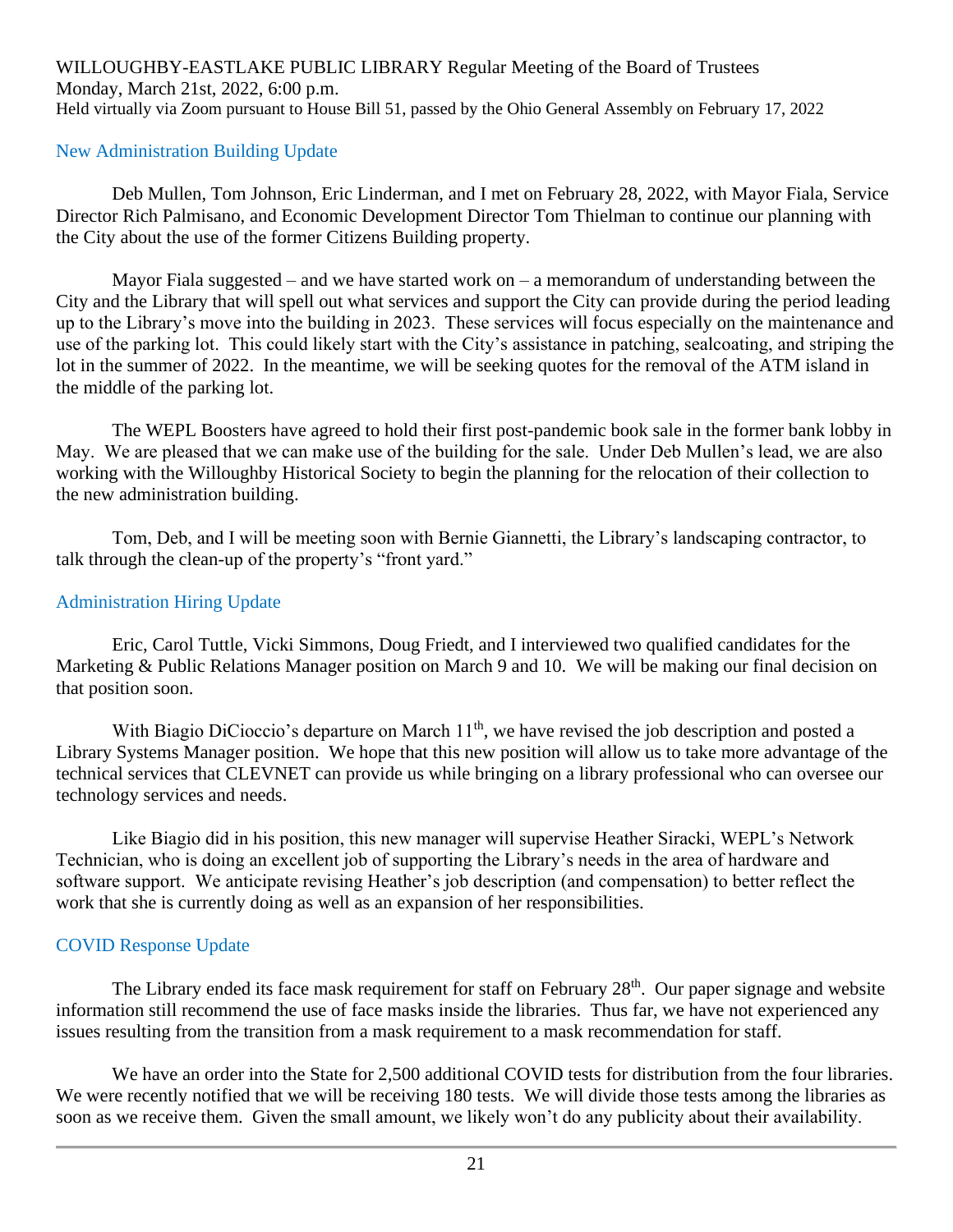WILLOUGHBY-EASTLAKE PUBLIC LIBRARY Regular Meeting of the Board of Trustees Monday, March 21st, 2022, 6:00 p.m. Held virtually via Zoom pursuant to House Bill 51, passed by the Ohio General Assembly on February 17, 2022

## **Deputy Director's Report/Eric Linderman**

## Circulation Policy

As I indicated in February, we are planning to move forward with a plan to begin transferring fines on juvenile cards to parents' accounts when the child turns 18. We are still working through details on this plan, which should be ready for approval at the April Board meeting.

For this month's meeting, I am requesting two policy changes. In February, we discussed the idea of adding more time between library card renewals, to reduce the number of times our patrons need to renew their cards. Our current policy is two years between renewals. Other area libraries vary greatly on this policy, but three years is common, and our managers are in agreement that increasing our renewal period to three years will be helpful.

## Texting Service

I have talked in recent months about a plan to increase our ability to work with patrons via text messaging. I am hoping to move forward on this plan as soon as we have hired our new Marketing & Public Relations Manager, which is going to happen very soon. I also would like to be ready to move forward with this plan before the April Board meeting, so I am requesting approval to proceed with an agreement with TextMyGov.

This company's most recent and best offer so far is for a two-year contract at \$6,500 per year. They are offering to waive the \$3,200 setup fee that was included on their previous proposals.

## Labor-Management-Safety Committee

The Committee met in early March to discuss technology training for staff, which had been an important topic during the recent negotiation of the current collective bargaining agreement. In particular, staff members have expressed interest in training on Libby, which is the most current platform for Ovedrive e-media.

As we discussed in the meeting, Libby is not new; in fact, it has been around for years, but an older Overdrive app is still supported on certain devices. We have already provided recent in-person training on this. I also agreed that we will continue a plan to provide training on this through the digital Niche Academy platform. Furthermore, we are discussing the possibility of providing a refresher training segment at quarterly staff meetings, and Libby could be a topic for that too.

# **Communications & Development Report/Michelle Hudson**

A complete list of monthly programs and events was submitted to Lake Community News (Eastlake Gazette, Willoughby Times, Willowick Courier), Today's Family, County Kids, Northeast Ohio Parent and Northeast Ohio Boomers for inclusion in their upcoming issues.

Individual press releases were sent/appeared in The News-Herald promoting March events.

- ❖ Full slate of Willoughby-Eastlake Library programs during the month of Month
- ❖ Button Collecting at Willowick Library
- ❖ Read Across America Day-March 2
- ❖ [Women in Jazz with musician Galen Abdur-Razzaq](https://www.news-herald.com/2022/02/25/eastlake-public-library-hosts-online-discussion-with-jazz-musician-galen-abdur-razzaq/)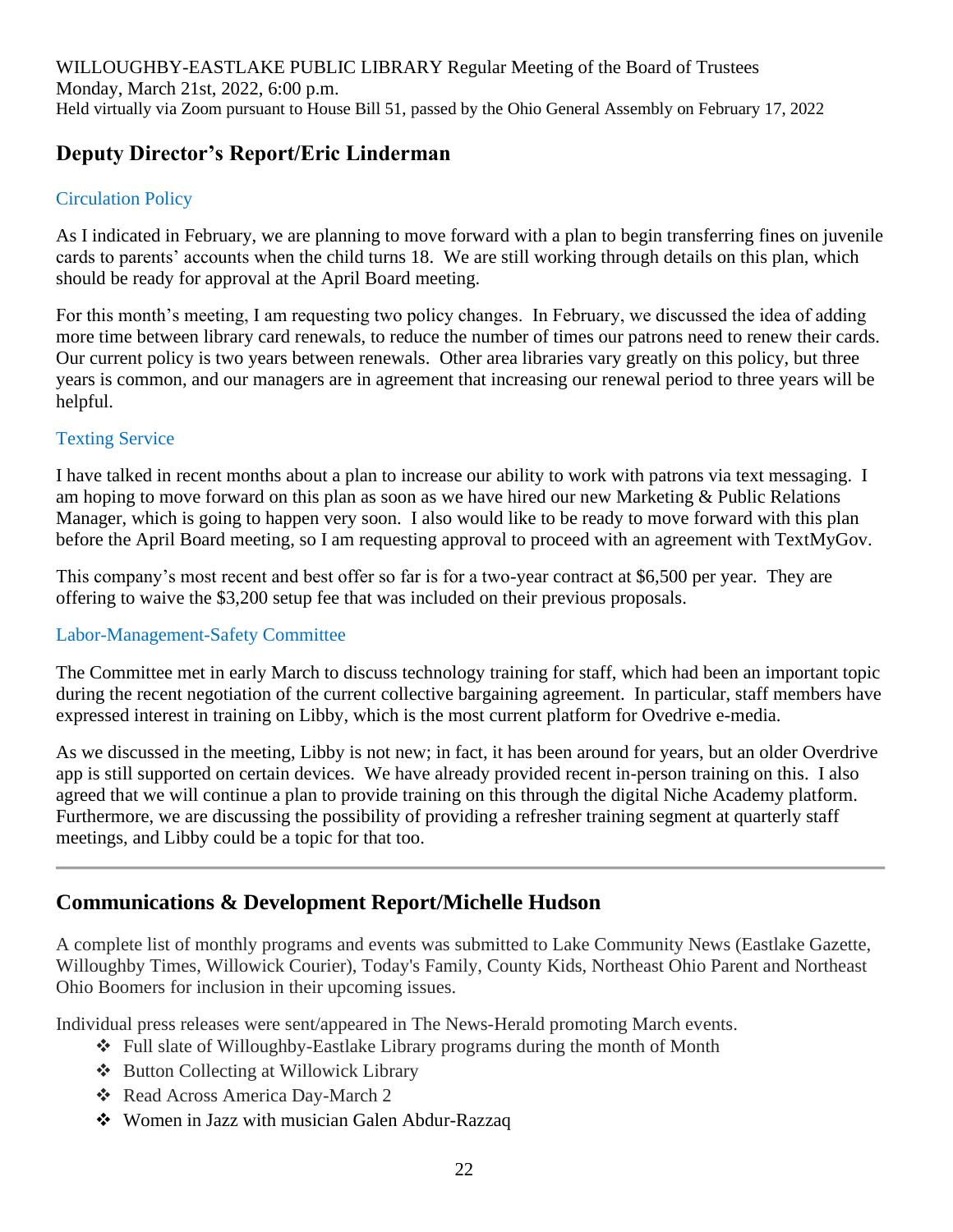WILLOUGHBY-EASTLAKE PUBLIC LIBRARY Regular Meeting of the Board of Trustees Monday, March 21st, 2022, 6:00 p.m.

Held virtually via Zoom pursuant to House Bill 51, passed by the Ohio General Assembly on February 17, 2022

- ❖ [Lake County Soil and Water Conservation District-Rain Barrel program](https://www.news-herald.com/2022/02/28/lake-county-soil-and-water-conservation-district-to-give-talk-on-rain-barrels/)
- ❖ [Eastlake Public Library Refresh-](https://www.news-herald.com/2022/02/24/eastlake-public-library-will-be-refreshed-by-2023/)Interview with Rick Werner & Amy Winter

Monthly book discussion groups were scheduled in March at Willoughby Senior Center and Breckenridge Village. Jennifer Boresz Engelking, author of *Hidden History of Lake County*, will be discussing her book at the next Willoughby Senior Center discussion on March 28.

The W-E Library Boosters have approved funding for Weather Forecasting in the Zombie Apocalypse scheduled for October 2022*.* The Boosters will also be having their first book sale in more than two years. Sale is scheduled for May 20  $\&$  21 and will be held at the new bank building property in downtown Willoughby.

WEPL will be sponsoring the Lake County Small Business Expo on April 8 at Lakeland Community College.

# **Collections & Digital Services Report/Carol Tuttle**

## Digital Services

PressReader reported a cyberattack on 3/5/2022 and pulled down the site. No patron data was compromised, and the site was partially functional the following day and fully functional two days later. Their position as an access provider of international journalism makes them a target for this type of attack.

The NewsBank subscription is seeing robust usage in 2022 as patrons can now access the digital version of The News-Herald and The Plain Dealer. Each publication was viewed well over 1000 times in the month of February and March is proving to have similar high usage.

## MAP/Collection Services

Replacement hotspots ordered in November finally arrived and were processed and put into circulation.

Updated the procedure for circulating PlayAways to include making sure there is a battery in the case when the devices are checked out to a patron. The batteries are ordered and supplied by MAP.

The annual Launchpad and Wonderbook orders have been placed and items are starting to arrive for processing. Amanda resumed ordering bestsellers with B&T processing and is monitoring the receipt times to be sure we will still have them in time to fill our patron holds.

## ILL/Clevnet

The State Library announced that the contract for service with STAT delivery service ends on April 15 and Priority Dispatch resumes statewide service on April 18. For the month of March WEPL has been capped at 14 bins picked up per day, which means we are accruing about 5 bins per day that we must store here. When our stockpile reached about 70 bins, Maintenance staff delivered bins we had set aside for Lake County. In addition, the number of materials sorted for delivery to us dropped due to a staffing shortage at the STAT warehouse. We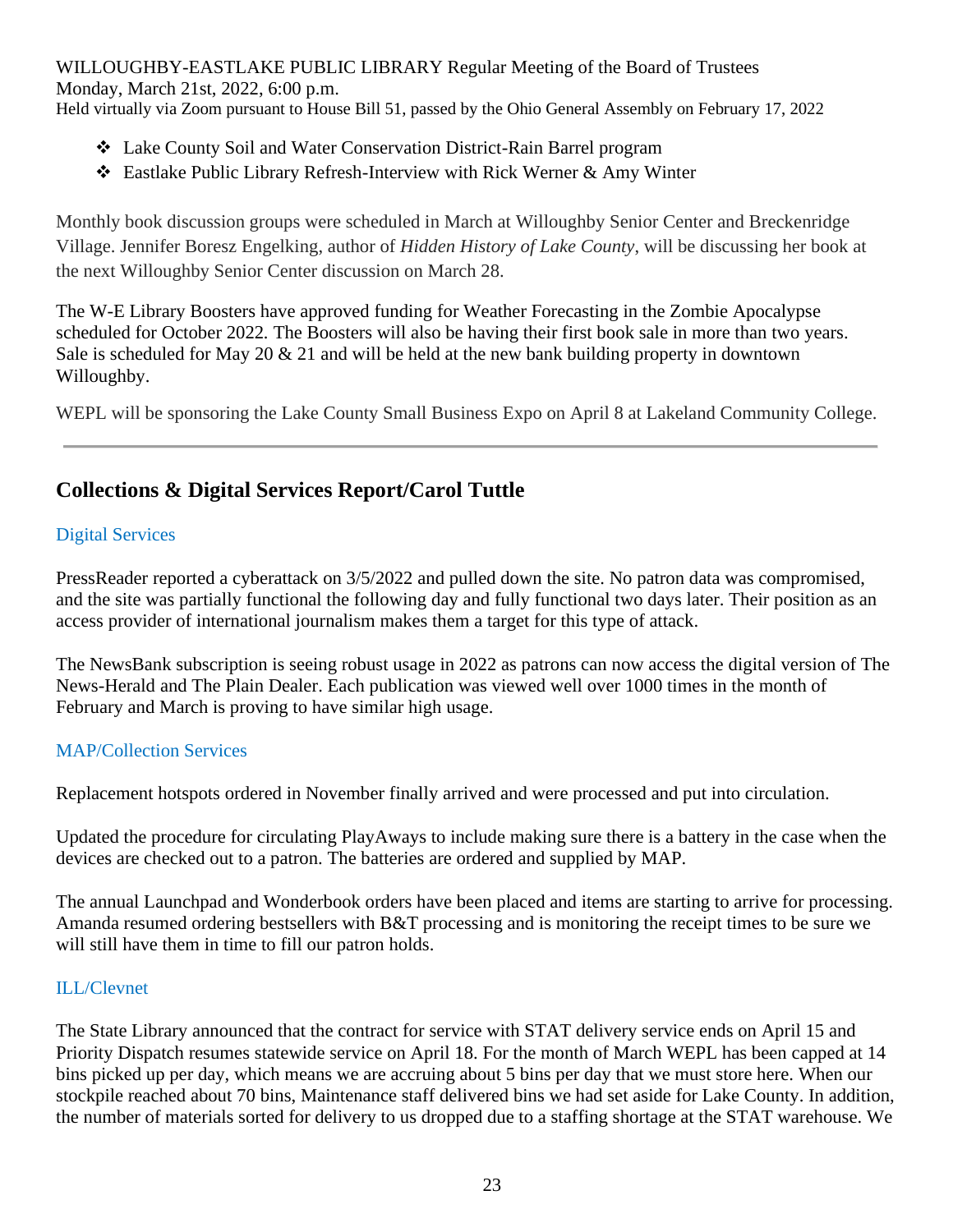are hopeful that our current driver remains with us as a Priority driver, and that previous levels of material handling can resume following the April 18 switch.

# **Willoughby Library Branch Report/Deb Mullen**

Willoughby Library continues to navigate an extended season of change. We bid a fond farewell to Willoughby Assistant Manager Travis Fortney who decided to venture into the world of entrepreneurship, purchasing a Zeppe's franchise in Geneva-on-the-Lake. He's promised to come back and do a program on how he did it! Travis brought so much to Willoughby and WEPL programming, including spearheading our fledging hybrid programming model and he was very diligent to pass on that knowledge to the remaining staff. We will miss him, but we also wish him great success!

Kathryn Tipton, 32-hour Circ clerk retired and Emily Bartley, 40-hour Library Associate 2, moved to a parttime position in Eastlake in order to pursue additional studies. Both staff members brought a tremendous amount of experience and commitment to their positions, and we wish them well as they look forward to what's next!

Congratulations to Brian Campbell who is our interim Assistant Manager/Circulation Supervisor! Brian has consistently gone above and beyond since he began at Willoughby Library 2017 and has made himself indispensable! He has participated in many of our recent circulation initiatives including our current move to give new adults a fresh start on their billed or blocked library cards by moving bills to the care/of listed when the cards were opened for these folks as juveniles. Brian brings a wealth of management experience to his position as well as an interest in authors and programming.

We also welcome Anthony Benedictis as our new Teen Librarian. Anthony began at WEPL as a floater, then moved to the Willoughby Children's department as a part-time Associate. He has an interest in graphic novels which is key to the teen audience. We're very happy to see Anthony grow his career here at Willoughby Library!

In other news, the Willoughby Historical Society has signed over their materials collection, excluding artifacts, to the Willoughby-Eastlake Public Library. Library ownership of these materials will enable the library to digitize them for in-library use—especially the popular yearbook collection, without concern that any materials will be damaged by handling. As you might imagine, as the leadership of the WHS ages and some have passed on, knowing that materials they have collected over the years will be preserved for future generations is most appreciated.

Patrons will also benefit from this change prior to digitization as library staff are now free to allow patrons into the WHS room with supervision if they wish to look at materials when no WHS members are available.

As always, a full slate of summer in-person programming is being planned as it looks like we can finally return to some semblance of normalcy! That said, with the ability to stream programs on Facebook we can offer an alternative to patrons who are still more comfortable online!